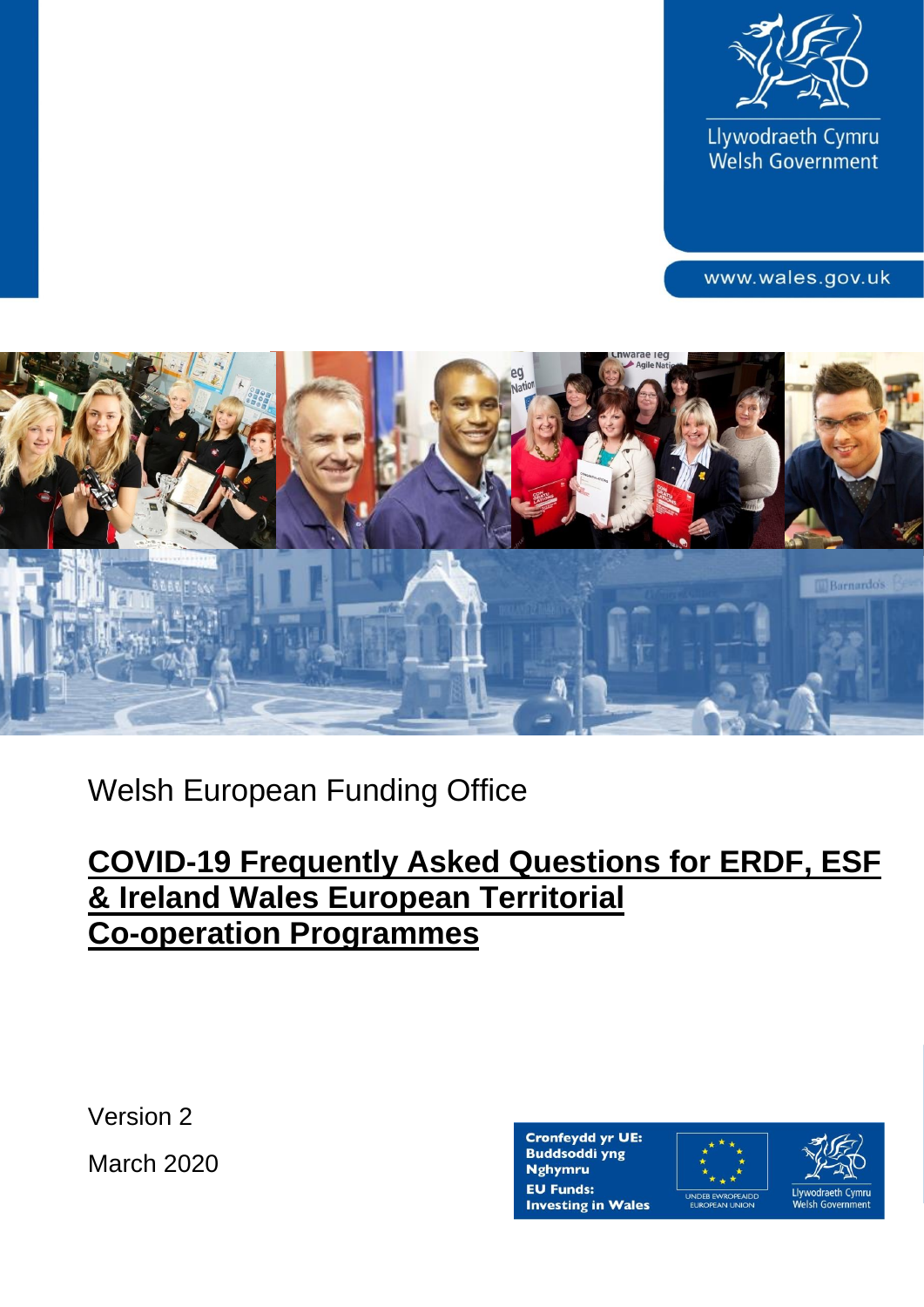### **VERSION HISTORY**

| <b>Version</b> | <b>Date</b>      | <b>Comments</b>                                                                                                    |
|----------------|------------------|--------------------------------------------------------------------------------------------------------------------|
| 1.0            | 19 March<br>2020 | Not published on EU Funding pages of the Welsh<br>Government website. Issued directly to ERDF/ESF<br>beneficaries. |
| 2.0            | 24 March<br>2020 | 1. Title amended to include the Ireland-Wales Programme<br>2. Amendment to question 6<br>3. Further FAQs added     |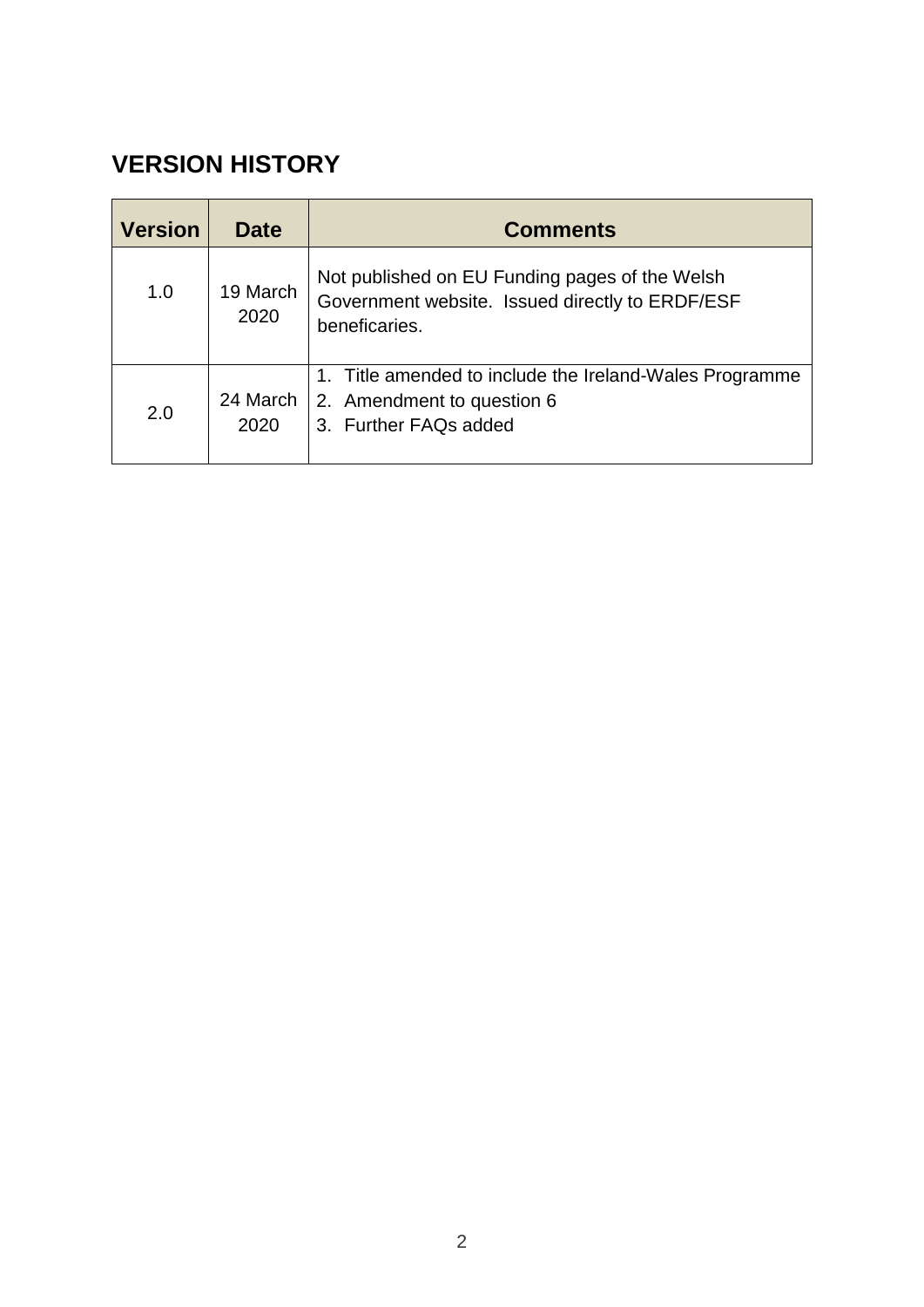### **Coronavirus (COVID-19) & European Structural Funds supported projects**

The Welsh Government has published advice and information on COVID-19 for individuals, business and employers, the social, community and residential care sector and the education sector. This advice can be found at [https://gov.wales/coronavirus.](https://gov.wales/coronavirus)

<https://www.gov.ie/en/campaigns/c36c85-covid-19-coronavirus/>

The UK Government has recently produced an action plan [\(https://www.gov.uk/government/publications/coronavirus-action-plan\)](https://www.gov.uk/government/publications/coronavirus-action-plan) for how the UK has planned for and what further action will be taken to tackle the current coronavirus (COVID-19) outbreak.

The purpose of the above guidance is to assist individuals and businesses in preparations to minimise risks and impact and we recommend beneficiaries should familiarise themselves with them, if not already done so.

**If you should experience any impact on the delivery of your structural fund project as a result of coronavirus (COVID-19), please refer to the relevant WEFO contact for further advice. WEFO recognises that this situation is evolving very quickly with advice likely to change at short notice. Taking this into account, we will look to make decisions as early as possible and on a case by case basis, whilst taking into account all official advice at that time.** 

**In the meantime this FAQ document has been produced for beneficiaries to reference before contacting WEFO.**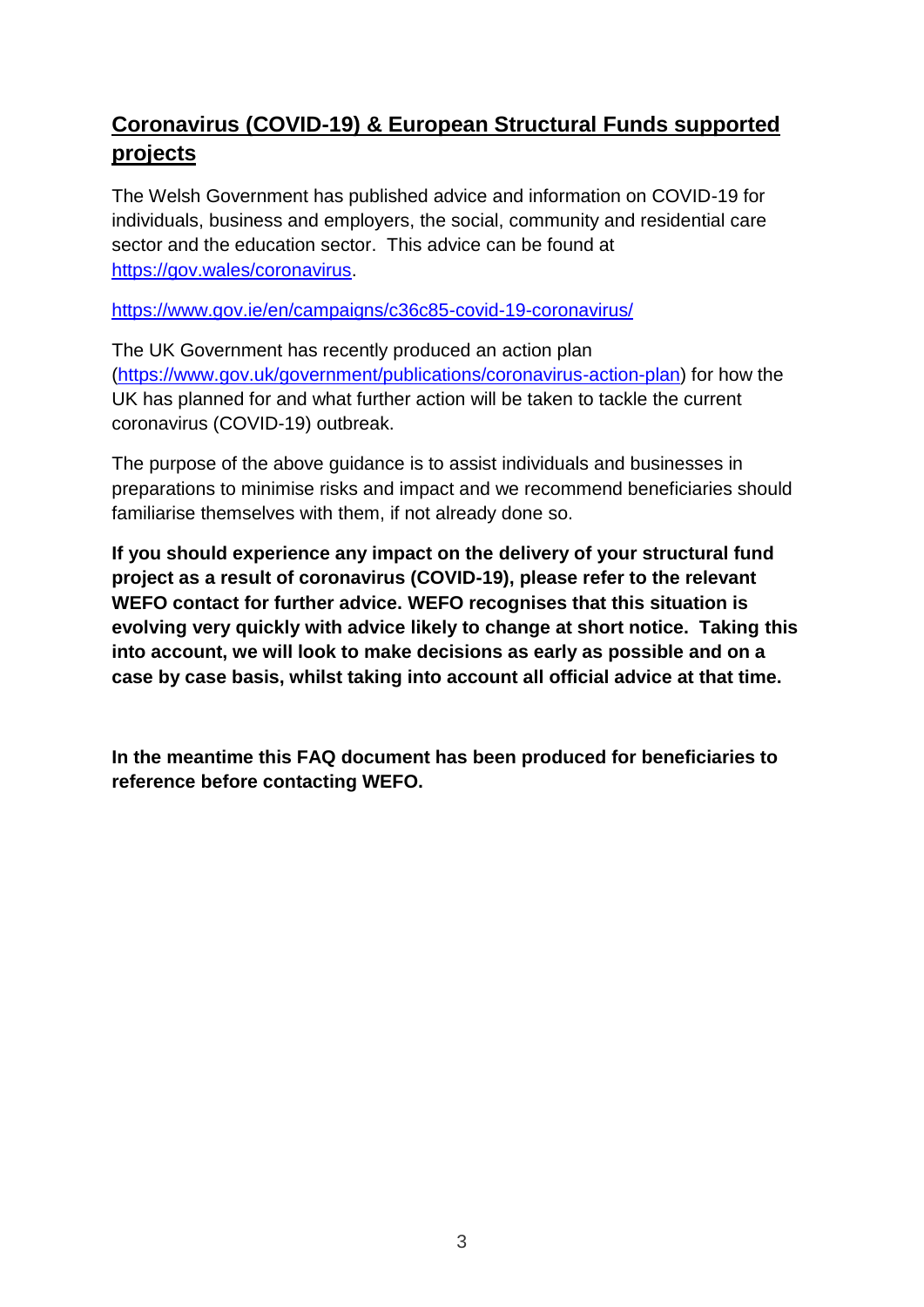#### **1. Eligibility of project costs – will project costs continue to be eligible where official restrictions are in place which affect 'business as usual' activity?**

Any necessary costs that have already been approved by WEFO, are featured within the operation's Business Plan and included within the agreed Delivery Profile will continue to be eligible, even in situations where offices have been forced to close and staff are working at home or project activity is reduced. For example rental costs, other accommodation costs (including Flat Rates) and staff costs. As with all costs agreed by WEFO, there is an expectation that value for money is secured and where savings or reductions can be made then these options should be explored where possible.

#### **2. Can Staff Costs continue to be claimed?**

Yes Staff costs for beneficiary staff contracted to work on the operation continue to be eligible and should continue to be claimed in line with the organisation's own policies and in accordance with WEFO's eligibility rules, as has always been the case. Where the beneficiary's policies cover extraordinary circumstances (for example special leave for school closures) these costs continue to be eligible. Additionally where beneficiaries policies allow for staff to continue to work at home whilst self-isolating then these costs will continue to be considered eligible. WEFO would accept official emails as evidence to confirm what the organisation policy is for circumstances related to Coronavirus. Sick pay continues to be eligible if claimed in accordance with the WEFO eligibility rules.

#### **3. Restriction of travel abroad.**

This concerns operations/ projects that contain costs for travel abroad within approved business plans and/ or those operations/ projects where individual journeys abroad have been authorised by WEFO. Where travel has been booked & it is to a country/ territory that FCO has advised 'against all travel' or 'against all but essential travel' – a beneficiary will firstly need to approach its own travel insurance provider (where applicable) & claim against the insurance. If for any reason, the travel insurance policy will not reimburse the cost of travel, the reasons for this will need to be provided to WEFO. Pending the reasons for the insurance policy not paying out & where WEFO accepts as being reasonable/ justified to claim from structural funds, then the foregone travel costs will be considered eligible. Insurance excess fees are considered to be an eligible cost.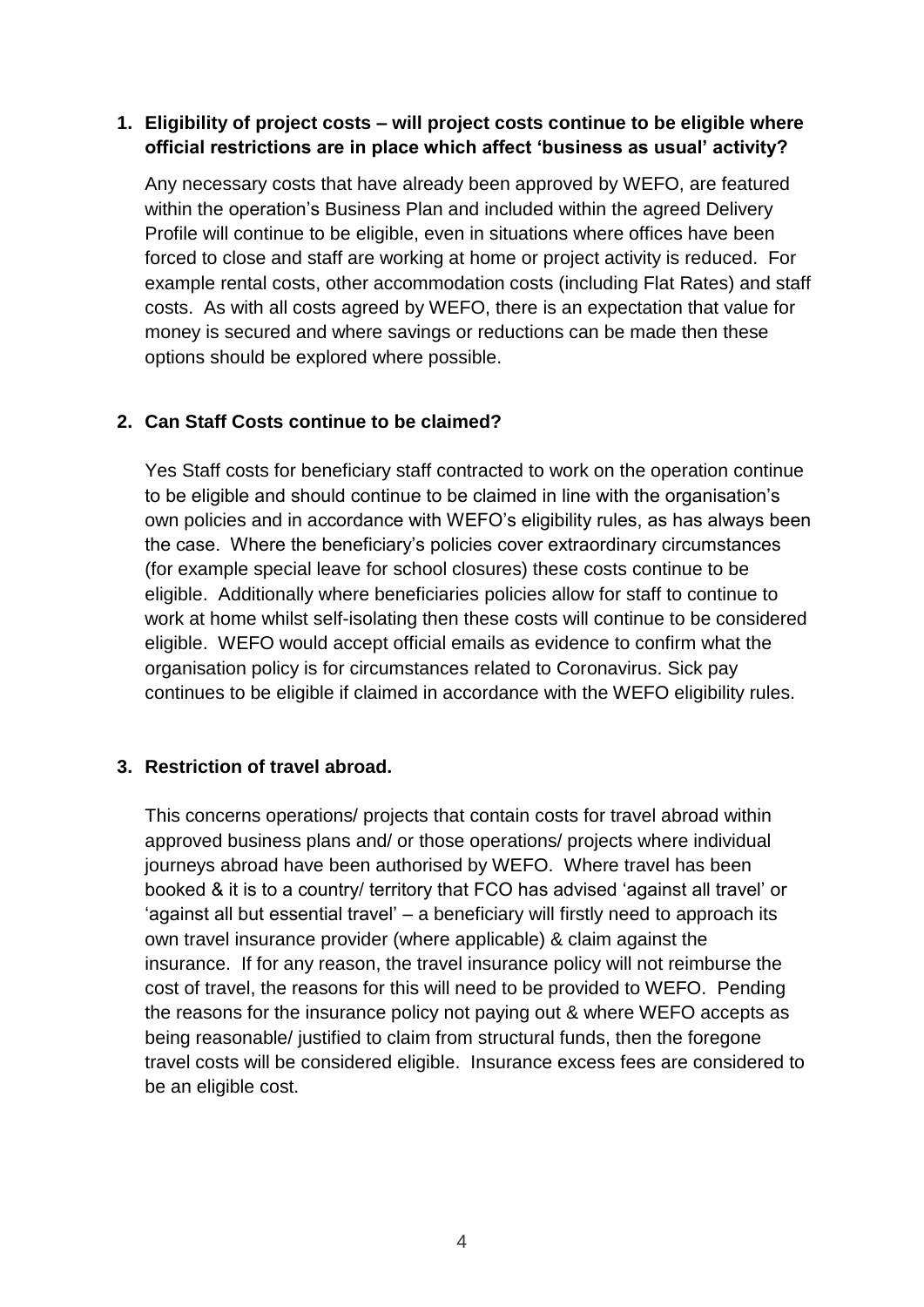#### **4. What is the impact of having to extend projects and increase costs with little or no increase in targets and outputs?**

If beneficiaries are unable to deliver their projects as planned because of the virus, we will consider the situation on a case by case basis, as we would for any other situation where force majeure prevents a beneficiary from delivering their contractual obligations as planned. We will of course be sympathetic to this, and will consider extensions etc. as appropriate but being mindful that these dates cannot go beyond the Programme eligibility date of 31<sup>st</sup> December 2023, with a preference for dates not to be later than June 2023 in order to enable all closure activity to occur. PDO will be the point of contact to discuss this in detail.

#### **5. Would cancellation fees be eligible?**

Where a beneficiary has incurred costs which turn out to be fruitless because of events or decisions beyond their control e.g. meetings are cancelled by third parties or following Government advice, that expenditure will not be made ineligible for EU funding, as long as reasonable steps have been taken to minimise that cost e.g. they have made any possible insurance claims. Looking ahead beneficiaries should exercise caution when booking attendance events and avoid doing so whilst movement/travel restrictions are in place, unless there is a fully refundable option in such scenario.

#### 6. **Can alternative methods of providing participant evidence be used – for example scanned/ electronic signatures, email confirmation and scanned copies where not possible to have sight of original copies?**

Yes scanned copies of identification or emailed enrolment forms could be accepted as evidence for management verifications, the same applies to participant results that can be self-declared under existing rules. For example we would be willing to accept email confirmation from a participant (i.e. please see attached my application form, this along with the email could replace the signatures for the time being). It has also been agreed that we will allow passports etc. to be provided without being certified. These flexibilities have been introduced on the condition that, at a future date, projects will need to go back over this evidence as per normal requirements and at the earliest opportunity. Beneficiaries **must continue** to ensure that GDPR rules are taken into account whilst implementing these revised measures.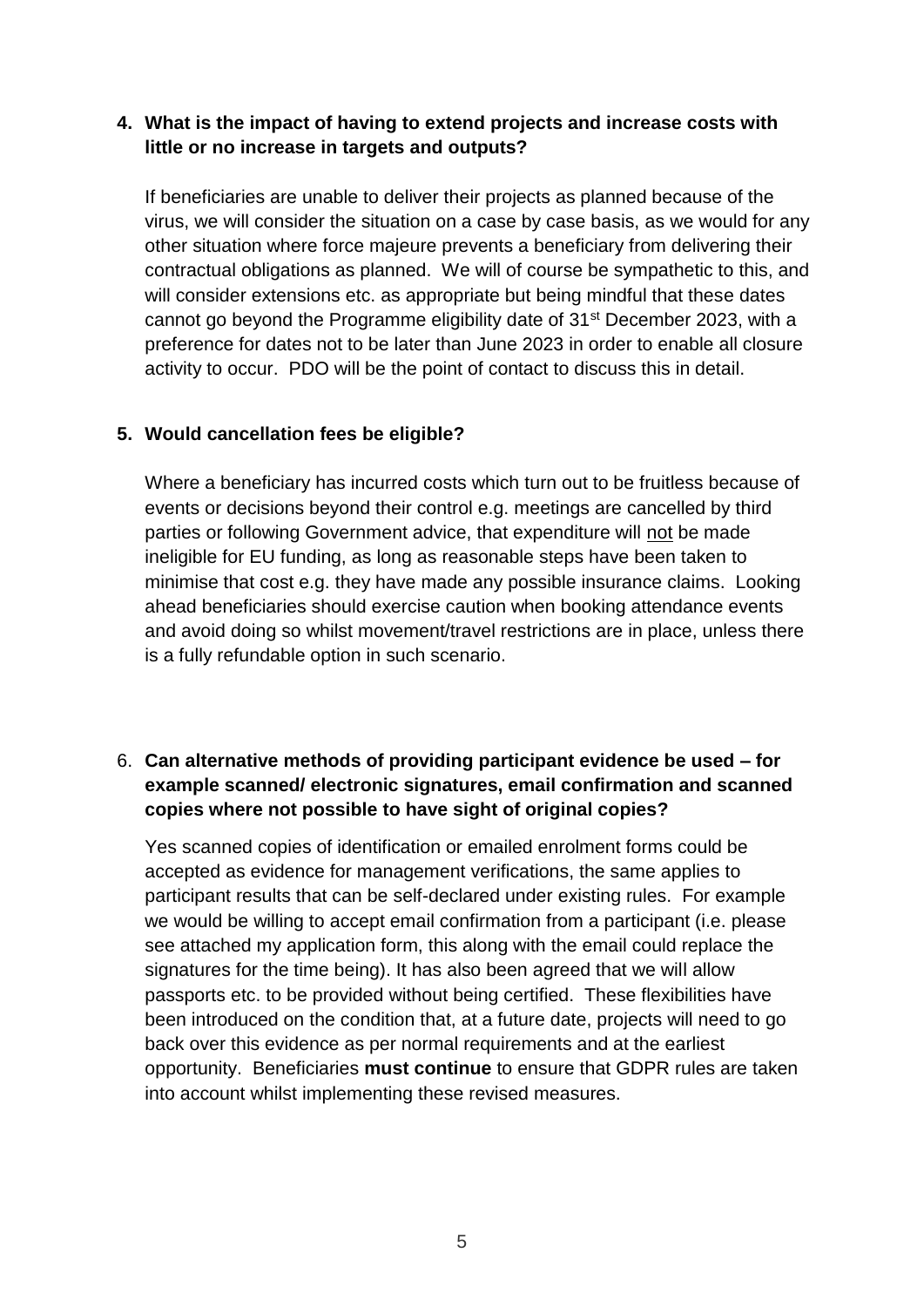#### **7. Can electronic signatures be used on the assumption that the organisation's own policies and procedures allow for this?**

There is no WEFO or EC requirement that hard copy documents or 'wet signatures' are used or are preferable to digital records and the use of electronic systems, where at all possible, is encouraged. If alternatives to 'wet signatures' are used then the beneficiary must conform to the requirements set out in section 5.1.4.2 of the WEFO 'Rules' so as to ensure that the authenticity and integrity of the records can be relied upon for legal/ audit purposes, there are the required certification processes and controls in place and the ICT systems used conform to the require BSI standards.

Further information can also be found in the link below, to the UK Gov site document, which contains a link to a UK regulation and the eIDAS regulation.

[https://assets.publishing.service.gov.uk/government/uploads/system/uploads/att](https://assets.publishing.service.gov.uk/government/uploads/system/uploads/attachment_data/file/545098/beis-16-15-electronic-signatures-guidance.pdf) [achment\\_data/file/545098/beis-16-15-electronic-signatures-guidance.pdf](https://assets.publishing.service.gov.uk/government/uploads/system/uploads/attachment_data/file/545098/beis-16-15-electronic-signatures-guidance.pdf)

#### 8. **Redeployment of staff** – **where operation/ project staff are being redeployed to other core critical services to address the impacts of COVID-19 will operation/ project staff costs still be eligible for support via the structural funds?**

Where there is a need for operation/ project staff to be redeployed to undertake urgent work on minimising the impact of COVID 19, please contact your Project Development Officer (PDO)/ Operations Officer (OO) and provide the following information:

- (a) copy of the organisation policy or similar evidence which enables redeployment of staff – e.g. organisation email/ bulletin or terms of employment contract;
- (b) details of the operation/ project staff members to be re-deployed;

.

- (c) time period of redeployment i.e. start and end dates (latter where known) ;
- (d) redeployment activity & wider benefits of undertaking the activity, particularly if/ where the activity has some alignment with the original WEFO approved operation aims/ objectives/ activity.

The above will enable the PDO/ OO to provide informed advice & will ensure a sufficient audit trail for the future.